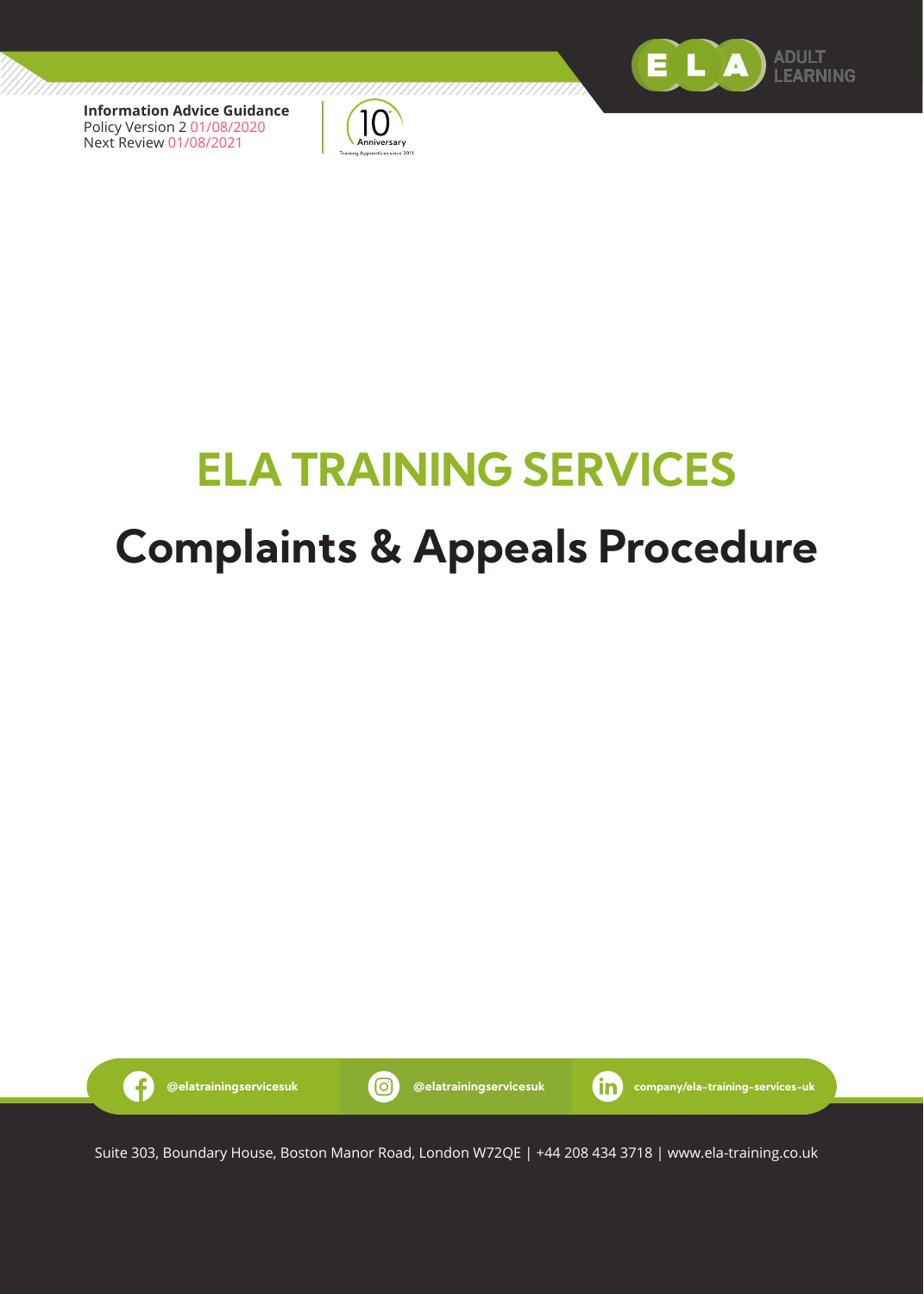

**Information Advice Guidance** Policy Version 2 01/08/2020 Next Review 01/08/2021



## **COMPLAINTS & APPEALS PROCEDURE**

#### **PURPOSE**

This procedure is designed to provide you with the means of obtaining a quick, fair and impartial response to any complaint you have with ELA Training Services (ELA). Privacy and confidentiality will be assured unless disclosure is necessary to progress the complaint, in which case you will be notified in advance of the disclosure.

#### **SCOPE**

You are entitled to invoke this complaints procedure if you feel dissatisfied with any aspect of service to

yourself provided by ELA. The following matters are specifically **excluded** from its provisions:

- Disciplinary matters for which there is a separate procedure
- Any matter determined by legislation

Whilst it may not always be necessary to hold face-to-face meetings with you when considering your complaint, either party may request a meeting. Throughout the complaints procedure you have the right to be accompanied to all meetings by a person of your choice.

#### **COMPLAINTS PROCEDURE**

Ð

#### **Informal stage**

1. If you have a complaint, you should take it up in the first instance with the member of staff directly concerned within seven working days of the issue arising. This is often best done verbally and informally, although you may present your complaint in writing if you wish.

2. The member of staff involved will report back to you within five working days and attempt to resolve the issues raised. Most complaints do not progress beyond this initial stage.

**@elatrainingservicesuk @elatrainingservicesuk company/ela-training-services-uk**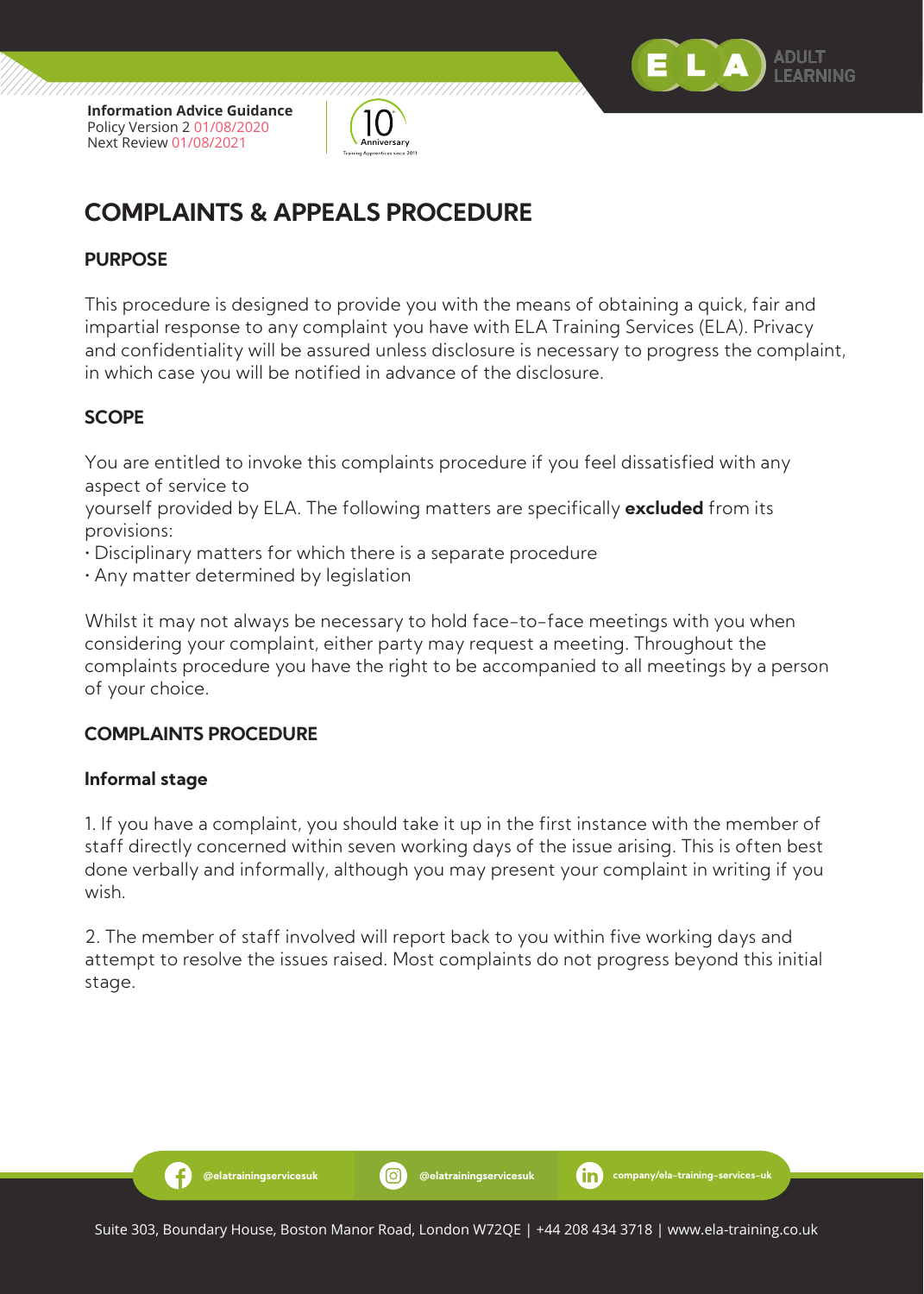



#### **Formal stage**

1. If you are not satisfied with the outcome of the informal stage, you may refer the matter in writing to the Company Director within seven working days of the response at the informal stage.

2. It is important that you detail in your complaint:

- Your name
- How you may be contacted (preferably address and telephone number)
- The general nature of your complaint

 • The specific substance of your complaint (including names, dates and documentary evidence where relevant)

 • Details of the action you have taken under the informal stage, and the outcome, reason for your dissatisfaction and any proposals you may have for its satisfactory resolution.

3. The Company Director will acknowledge the complaint within five working days of receipt. The Director will then consider whether the complaint is well-founded. If it is not, the complaint will not proceed and the complainant will be informed within ten working days of the reasons why the complaint was found to be not well-founded.

4. Alternatively, if the complaint is well-founded, the Company Director will contact the student or member of the public within ten working days to inform them they will be dealing with the complaint.

5. The Company Director will provide a final written response within a further twenty working days where possible, and will maintain a record of the complaint.

#### **APPEALS PROCEDURE**

Ð

Should a learner disagree with an assessment decision they have the right to appeal against it. This procedure

describes the process for this.

#### **Stage 1**

Following the assessment and feedback of the assessment decision, if the learner disagrees with the outcome of the assessment they need to query it verbally with the assessor straight away.

**@elatrainingservicesuk @elatrainingservicesuk company/ela-training-services-uk**